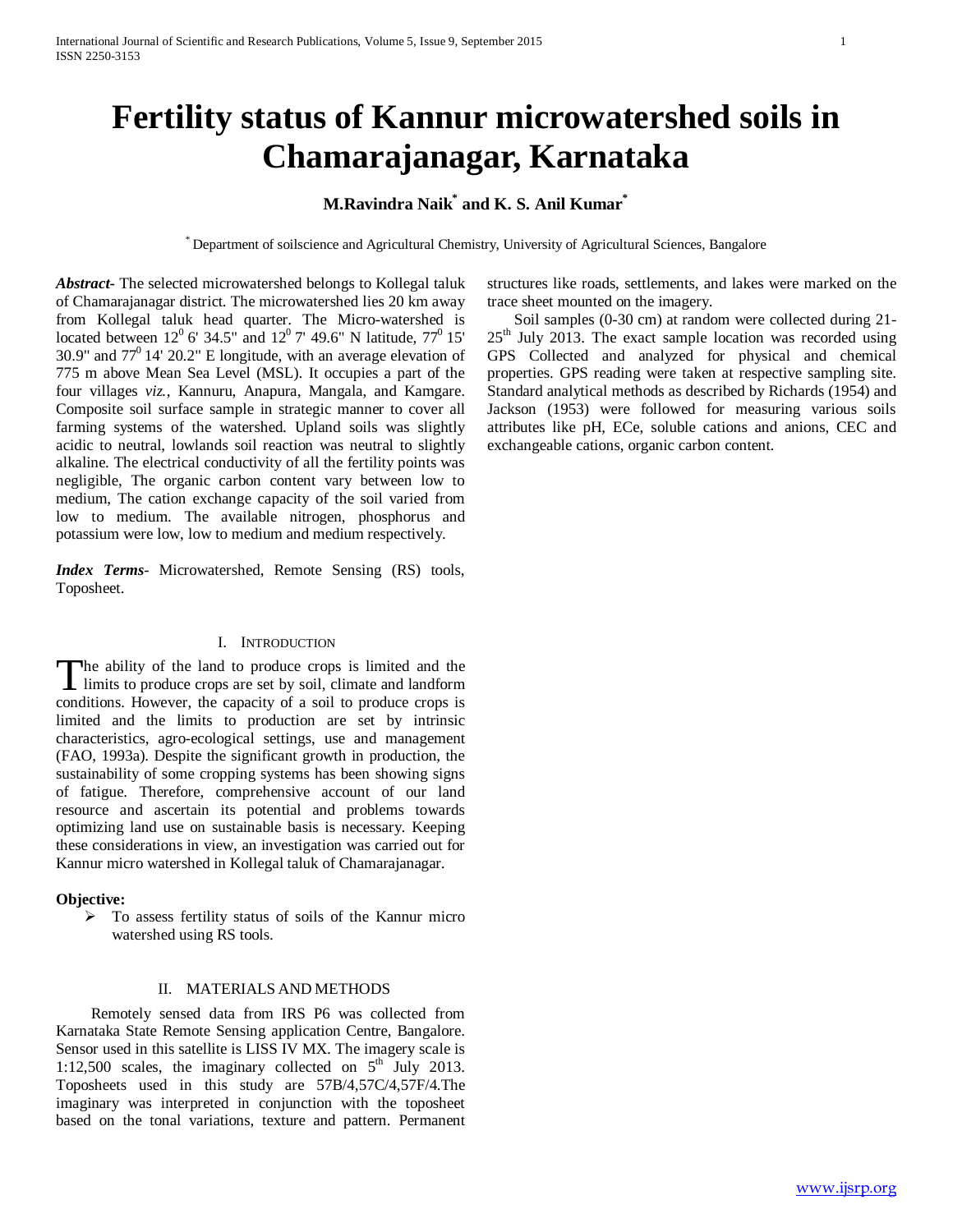#### **Pic:Location of the microwater shed and the gps locations of fertility points**

#### III. RESULTS AND DISCUSSION

The pH values in the study area ranged from 5.04 to 8.60 with mean and SD values of 7.08 and 1.16, respectively. Most of the study area was under neutral to moderately alkaline range. The acidic nature of red soils was due to acidic nature of parent material of the study area. The reaction was alkaline neutral to alkaline nature of black soils which was mainly due to high exchangeable bases (Bhadrapur and Sheshagiri Rao 1979). The EC values in watershed area ranged from 0.01 to 1.15 dS m<sup>-1</sup>. The black soils which exhibited brown layers were relatively free from salts. The brown layer seems to be controlled salinity and exchangeable

sodium (Dasog and Hadimani 1980 and Anon 1969).The organic carbon content in the study area ranged from 0.04 to 1.0 per cent of soil. Majorly soils of the study area fall under low to medium category. The low organic carbon content of the soils may be attributed to the prevalence of high temperature (Table 1). The organic matter degradation and removal taken place at faster rate coupled with low vegetation cover, thereby leaving less chances of accumulation of organic matter in the soil (Govindarajan and Datta Biswas 1968). The available nitrogen status in study area ranged from 56.5 to 240 kg per ha with mean.All the soils of micro watershed fall under low category.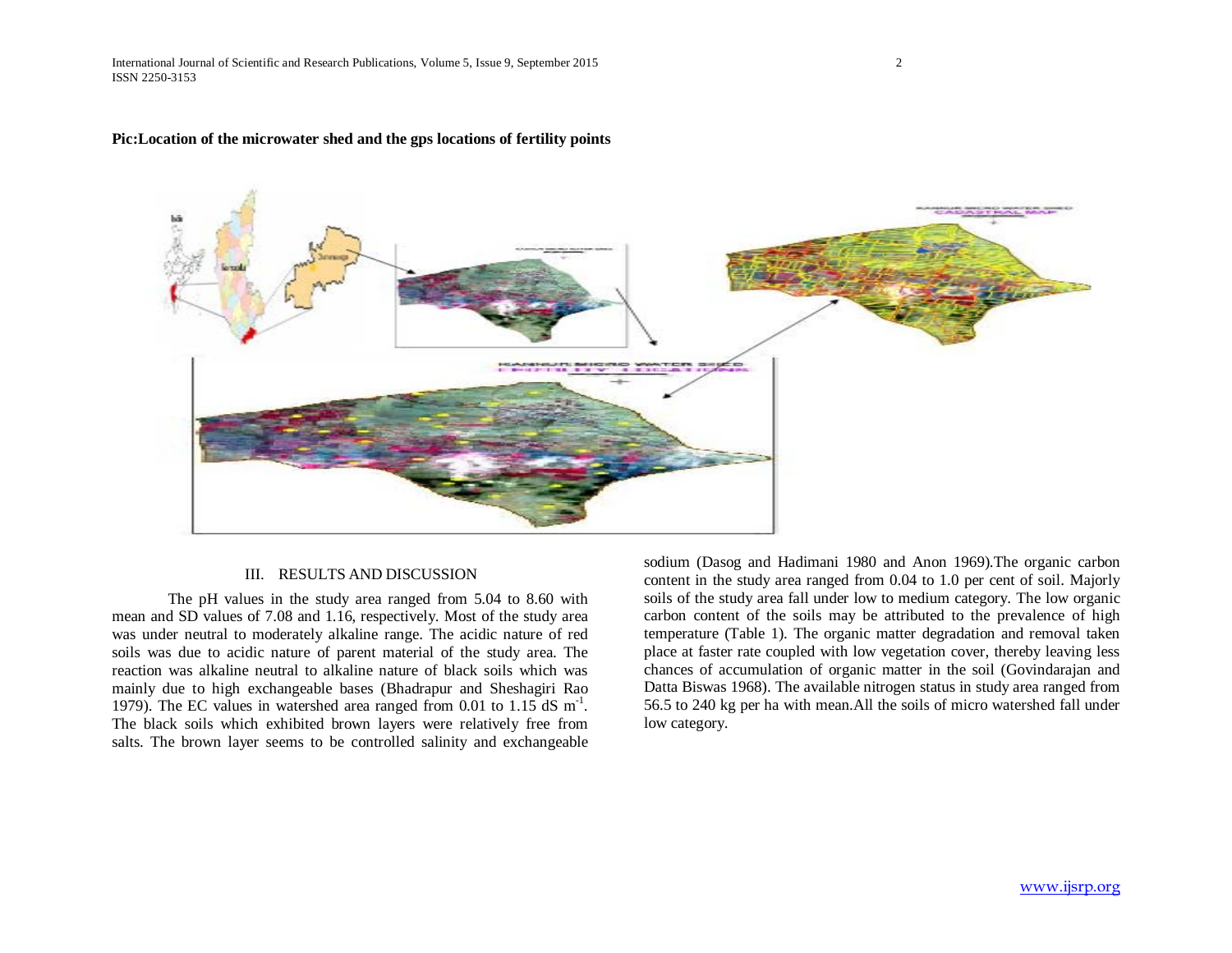| Village     | Gps reading                             | Soil type         | Crop                            | pH<br>(1:2.5)     | EC(1:2.5)<br>$(dS \; m^{-1})$ | 0.C<br>(% ) | <b>Available Macronutrients</b><br>$(kg ha^{-1})$ |                  |        |  |
|-------------|-----------------------------------------|-------------------|---------------------------------|-------------------|-------------------------------|-------------|---------------------------------------------------|------------------|--------|--|
|             |                                         |                   |                                 |                   |                               |             | $\overline{N}$                                    | P2O <sub>5</sub> | $K_2O$ |  |
| 1) Kannur   | $12^{\circ}6'19.5''$ N<br>77°14'32.8" E | Red soil          | Ragi                            | 5.56              | 0.22                          | 0.90        | 125.0                                             | 40.0             | 94.0   |  |
| 2) Mangala  | $12^{\circ}7'0.5''$ N<br>77°15'8.6" E   | Red soil          | Ragi                            | 7.05              | 0.18                          | 0.42        | 96.0                                              | 31.2             | 79.1   |  |
| 3) Mangala  | 12°6'52.8" N<br>77°15'7.2" E            | Red soil          | Sugar cane<br>(Harvested)       | 7.60              | 0.95                          | 0.13        | 142.5                                             | 33.0             | 62.9   |  |
| 4) Kannur   | $12^{\circ}6'9.6''$ N<br>77°14'41.8" E  | Red soil          | Maize                           | $\overline{5.50}$ | 0.86                          | 0.15        | 139.0                                             | 11.5             | 120.0  |  |
| 5) Kannur   | 12°6'20.5" N<br>77°15'11.0" E           | <b>Black soil</b> | Cotton                          | 8.23              | 0.34                          | 0.11        | 106.0                                             | 37.3             | 110.9  |  |
| 6) Kannur   | $12^{\circ}6'36.4''$ N<br>77°14'59.9" E | <b>Black soil</b> | Bengal gram                     | 8.44              | 0.54                          | 0.25        | 140.8                                             | 37.9             | 95.7   |  |
| 7) Kannur   | $12^{\circ}6'9.6''$ N<br>77°14'41.8" E  | Red soil          | Maize                           | $\overline{5.23}$ | 0.04                          | 0.31        | 135.8                                             | 33.4             | 68.2   |  |
| 8) Kannur   | $12^{\circ}6'7.6''$ N<br>77°14'49.9" E  | Red soil          | Maize-sunflower<br>(inter crop) | $\overline{5.72}$ | 0.05                          | 0.38        | 128.1                                             | 72.7             | 84.4   |  |
| 9) Kannur   | $12^{\circ}6'15.7''$ N<br>77°14'50.6" E | Red soil          | Maize                           | 7.40              | 0.04                          | 0.16        | 119.0                                             | 7.5              | 98.8   |  |
| 10)Kannur   | $12^{\circ}6'23.8''$ N<br>77°14'27.4" E | Red soil          | Fallow                          | 7.03              | 0.29                          | 0.18        | 168.0                                             | 40.0             | 96.0   |  |
| 11) Kannur  | $12^{\circ}6'38.6''$ N<br>77°14'10.5" E | <b>Black soil</b> | Sugar cane<br>(Harvested)       | 8.04              | 1.05                          | 0.13        | 125.4                                             | 31.2             | 350.0  |  |
| 12) Kannur  | $12^{\circ}6'46.1''$ N<br>77°14'8.5" E  | Red soil          | Bengal gram                     | 8.60              | 0.32                          | 0.53        | 136.7                                             | 21.5             | 246.3  |  |
| 13)Mangala  | $12^{\circ}6'58.1''$ N<br>77°14'7.2" E  | <b>Black soil</b> | Fallow                          | 8.25              | 0.24                          | 0.44        | 159.0                                             | 23.8             | 264.80 |  |
| 14) Kannur  | $12^{\circ}6'52.4"$ N<br>77°14'9.0" E   | <b>Black soil</b> | Fallow                          | 8.64              | 0.36                          | 0.25        | 240.9                                             | 29.3             | 170.5  |  |
| 15) Anapura | $12^{\circ}07'6.0''$ N<br>77°14'12.1" E | Red soil          | Fallow                          | 6.71              | 0.10                          | 0.61        | 116.0                                             | 62.9             | 141.2  |  |

### **Table-1: SURFACE SAMPLES AVAILABLE PRIMARY NUTRIENTS**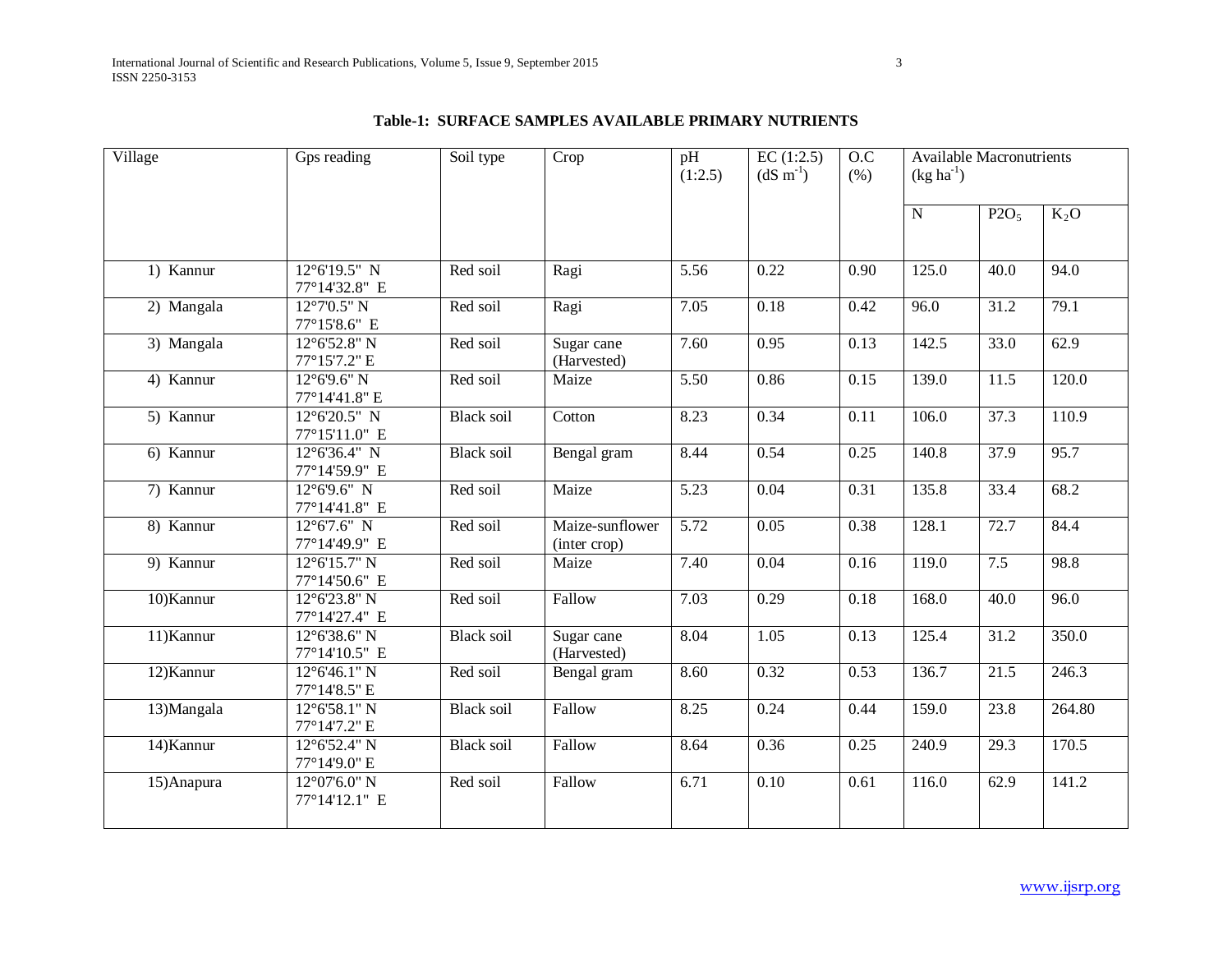| $\overline{16}$ Anapura | $12^{\circ}6'55.6''$ N<br>77°14'36.8" E | Red soil | Maize                          | 8.26 | 0.23              | 0.64 | 146.0  | 25.2              | 121.9  |
|-------------------------|-----------------------------------------|----------|--------------------------------|------|-------------------|------|--------|-------------------|--------|
| 17) Anapura             | $12^{\circ}6'55.6''$ N<br>77°14'36.8" E | Red soil | Maize                          | 8.29 | 0.29              | 0.66 | 94.8   | 43.4              | 99.7   |
| $18)$ Mangala           | $12^{\circ}7'11.0''$ N<br>77°14'26.7" E | Red soil | Maize                          | 6.35 | 0.13              | 0.71 | 79.7   | $\overline{9.1}$  | 206.4  |
| 19)Mangala              | $12^{\circ}7'4.08''$ N<br>77°14'52.0" E | Red soil | Ragi-Maize                     | 5.04 | 0.14              | 0.82 | 89.4   | 18.3              | 184.5  |
| 20)Kamgare              | $12^{\circ}7'39.1''$ N<br>77°14'17.0" E | Red soil | Maize                          | 7.55 | 0.12              | 0.66 | 69.6   | 46.6              | 74.0   |
| 21) Anapura             | $12^{\circ}7'06.1"$ N<br>77°14'12.2" E  | Red soil | Fallow                         | 6.13 | 0.02              | 0.81 | 150.8  | 36.0              | 117.0  |
| 22) Kamgare             | $12^{\circ}7'28.5''$ N<br>77°14'35.5" E | Red soil | Fallow<br>(maize<br>harvested) | 6.12 | 0.02              | 0.46 | 99.5   | 78.2              | 130.0  |
| 23) Kamgare             | $12^{\circ}7'37.8''$ N<br>77°14'43.1" E | Red soil | Maize                          | 5.29 | 0.02              | 0.45 | 79.5   | 39.0              | 112.6  |
| 24) Anapura             | $12^{\circ}7'12.0''$ N<br>77°15'5.1" E  | Red soil | Ragi                           | 6.00 | $\overline{0.01}$ | 1.00 | 84.5   | 42.3              | 91.50  |
| 25)Ampere               | $12^{\circ}7'00.1"$ N<br>77°15'00.8" E  | Red soil | Fallow                         | 8.47 | 0.87              | 0.43 | 97.8   | $\overline{36}$ . | 104.8  |
| 26)Ampere               | $12^{\circ}7'15.1''$ N<br>77°14'3.7" E  | Red soil | Maize                          | 6.50 | 0.02              | 0.46 | 77.8   | 13.6              | 85.1   |
| 27) Anapura             | $12^{\circ}7'14.9''$ N<br>77°14'3.7" E  | Red soil | Coconut<br>plantation          | 8.11 | 0.13              | 0.45 | 122.0  | 29.9              | 105.7  |
| $28)$ Mangala           | $12^{\circ}7'18.2"$ N<br>77°14'35.2" E  | Red soil | Ragi-Maize                     | 7.60 | 0.1               | 0.91 | 98.5   | 19.1              | 145.2  |
| 29) Anapura             | $12^{\circ}6'48.8''$ N<br>77°14'52.9" E | Red soil | Ragi                           | 6.20 | 0.05              | 0.65 | 110.5  | 24.6              | 85.5   |
| 30) Kannur              | $12^{\circ}6'41.3''$ N<br>77°14'25.5" E | Red soil | Ragi                           | 8.37 | 0.06              | 0.62 | 56.5   | $\overline{20.4}$ | 16.0   |
| Mean                    |                                         |          |                                | 7.07 | 0.25              | 0.48 | 119.95 | 33.60             | 129.19 |
| S.D                     |                                         |          |                                | 1.16 | 0.29              | 0.25 | 35.19  | 19.93             | 21.40  |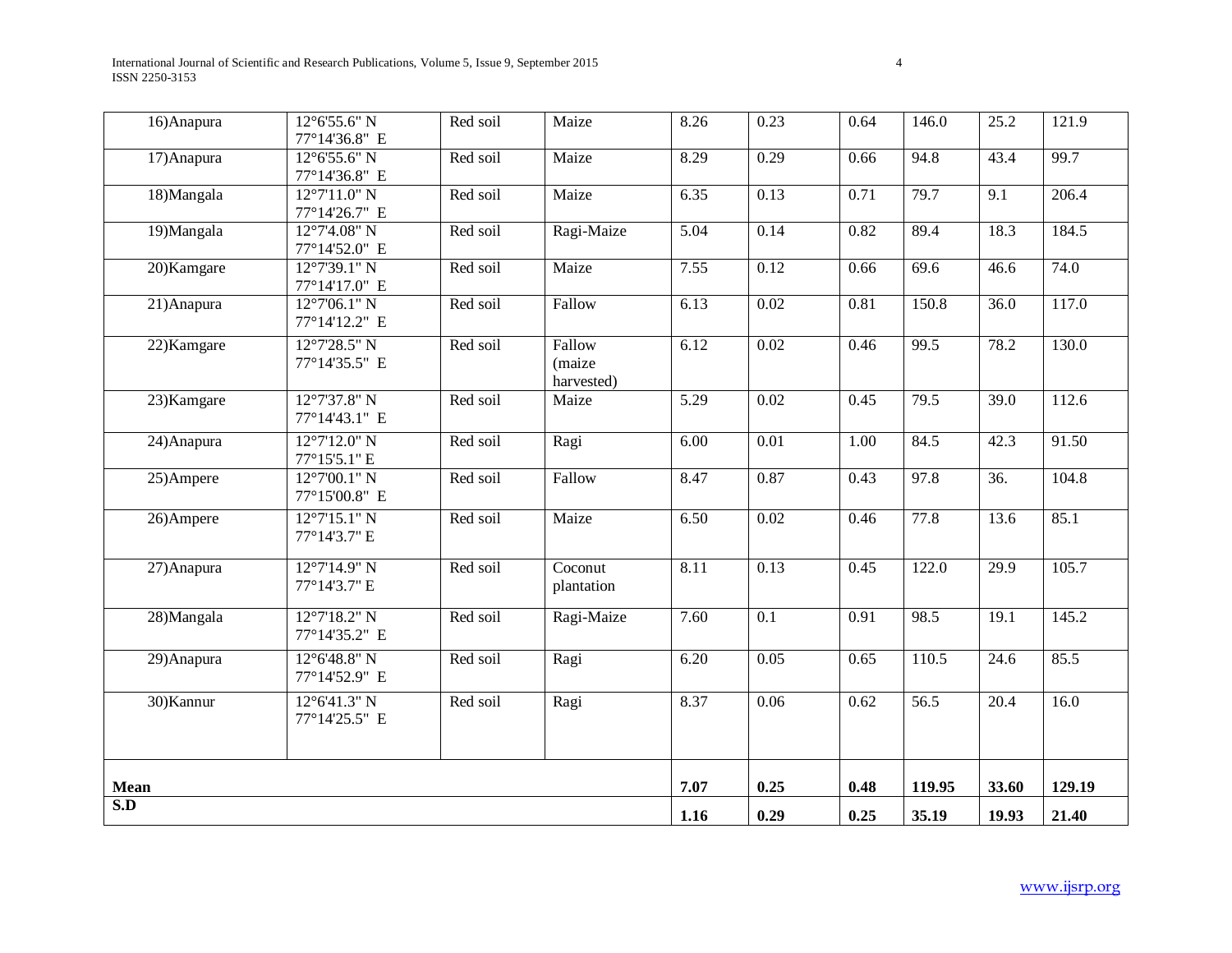| Range (Min-Max) | 5.04 | $0.01 -$ | $0.11 -$<br>$\sim$ $\sim$ |       |      |           |
|-----------------|------|----------|---------------------------|-------|------|-----------|
|                 | 8.64 | 1.05     | 1.00                      | 69.60 | $ -$ |           |
|                 |      |          |                           | 240.9 | 78.2 | 21.40-350 |

| <b>VILLAGE</b> | <b>GPS</b><br>Reading                   | <b>SOIL TYPE</b>  | <b>CROP</b>                        | (ppm) | Available secondary nutrients |      |
|----------------|-----------------------------------------|-------------------|------------------------------------|-------|-------------------------------|------|
|                |                                         |                   |                                    | Ca    | Mg                            | S    |
| 1) Kannur      | $12^{\circ}6'19.5''$ N<br>77°14'32.8" E | Red soil          | Ragi                               | 160.4 | 64.8                          | 4.1  |
| 2) Mangala     | $12^{\circ}7'0.5''$ N<br>77°15'8.6" E   | Red soil          | Ragi                               | 133.0 | 75.8                          | 12.1 |
| 3) Mangala     | 12°6'52.8" N<br>77°15'7.2" E            | Red soil          | Sugar cane<br>(Harvested)          | 112.0 | 16.0                          | 15.9 |
| 4) Kannur      | $12^{\circ}6'9.6''$ N<br>77°14'41.8" E  | Red soil          | Maize                              | 148.8 | 58.4                          | 11.1 |
| 5) Kannur      | $12^{\circ}6'20.5''$ N<br>77°15'11.0" E | <b>Black soil</b> | Cotton                             | 152.2 | 97.8                          | 0.6  |
| 6) Kannur      | $12^{\circ}6'36.4''$ N<br>77°14'59.9" E | <b>Black soil</b> | Bengal gram                        | 46.0  | 12.2                          | 11.3 |
| 7) Kannur      | $12^{\circ}6'9.6''$ N<br>77°14'41.8" E  | Red soil          | Maize                              | 173.8 | 87.8                          | 8.1  |
| $8)$ Kannur    | $12^{\circ}6'7.6''$ N<br>77°14'49.9" E  | Red soil          | Maize-sunflower<br>(Inter<br>crop) | 102.2 | 66.4                          | 12.4 |
| 9) Kannur      | $12^{\circ}6'15.7''$ N<br>77°14'50.6" E | Red soil          | Maize                              | 197.6 | 63.2                          | 11.4 |
| 10) Kannur     | 12°6'23.8" N<br>77°14'27.4" E           | Red soil          | Fallow                             | 138.4 | 35.0                          | 14.9 |
| 11) Kannur     | $12^{\circ}6'38.6''$ N<br>77°14'10.5" E | <b>Black soil</b> | Sugar cane<br>(Harvested)          | 117.8 | 60.2                          | 17.0 |
| 12) Kannur     | $12^{\circ}6'46.1''$ N<br>77°14'8.5" E  | Red soil          | Bengal gram                        | 165.0 | 69.2                          | 14.9 |
| 13) Mangala    | $12^{\circ}6'58.1''$ N<br>77°14'7.2" E  | <b>Black soil</b> | Fallow                             | 150.8 | 69.0                          | 10.1 |

### **Table-2: Surface samples available Secondary Nutrients.**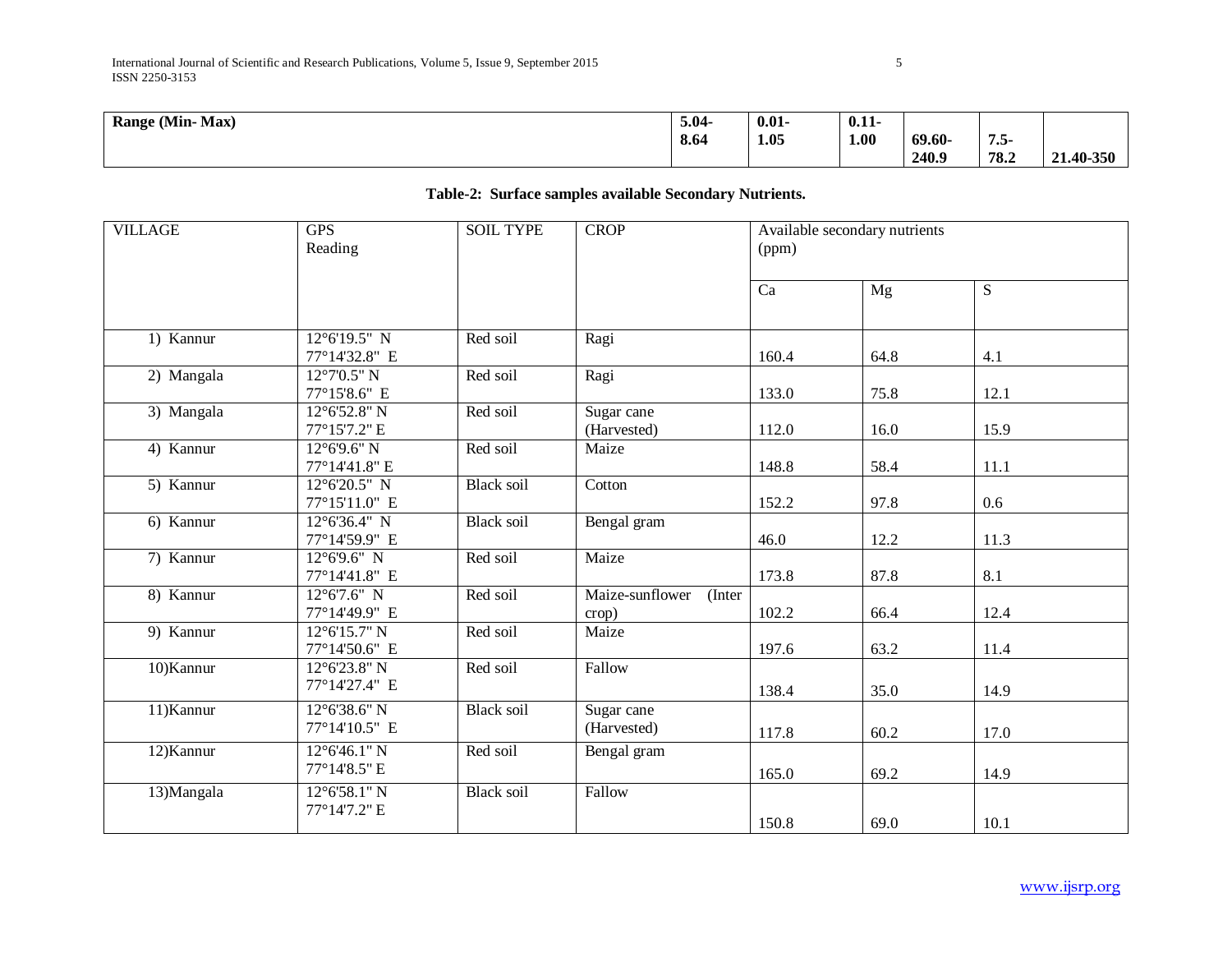International Journal of Scientific and Research Publications, Volume 5, Issue 9, September 2015 6 ISSN 2250-3153

| 14) Kannur  | $12^{\circ}6'52.4"$ N                   | <b>Black soil</b> | Fallow             |        |          |          |
|-------------|-----------------------------------------|-------------------|--------------------|--------|----------|----------|
|             | 77°14'9.0" E                            |                   |                    | 108.4  | 60.6     | 15.6     |
| 15) Anapura | $12^{\circ}07'6.0''$ N                  | Red soil          | Fallow             |        |          |          |
|             | 77°14'12.1" E                           |                   |                    |        |          |          |
|             |                                         |                   |                    | 138.0  | 35.4     | 18.0     |
| 16) Anapura | $12^{\circ}6'55.6''$ N                  | Red soil          | Maize              |        |          |          |
|             | 77°14'36.8" E                           |                   |                    | 183.8  | 45.4     | 17.0     |
| 17) Anapura | $12^{\circ}6'55.6''$ N                  | Red soil          | Maize              |        |          |          |
|             | 77°14'36.8" E                           |                   |                    | 117.0  | 36.4     | 10.4     |
| 18)Mangala  | 12°7'11.0" N                            | Red soil          | Maize              |        |          |          |
|             | 77°14'26.7" E                           |                   |                    | 130.8  | 26.2     | 8.3      |
| 19)Mangala  | $12^{\circ}7'4.08''$ N                  | Red soil          | Ragi-Maize         |        |          |          |
|             | 77°14'52.0" E                           |                   |                    | 179.2  | 40.0     | 17.3     |
| 20)Kamgare  | $12^{\circ}7'39.1''$ N                  | Red soil          | Maize              |        |          |          |
|             | 77°14'17.0" E                           |                   |                    | 102.2  | 48.0     | 13.8     |
| 21) Anapura | $12^{\circ}7'06.1''$ N                  | Red soil          | Fallow             |        |          |          |
|             | 77°14'12.2" E                           |                   |                    | 160.4  | 44.8     | 12.9     |
| 22) Kamgare | 12°7'28.5" N                            | Red soil          | Fallow             |        |          |          |
|             | 77°14'35.5" E                           |                   | (maize harvested)  | 127.8  | 33.0     | 13.8     |
| 23) Kamgare | 12°7'37.8" N                            | Red soil          | Maize              |        |          |          |
|             | 77°14'43.1" E                           |                   |                    | 128.2  | 28.8     | 8.3      |
| 24) Anapura | $12^{\circ}7'12.0''$ N                  | Red soil          | Ragi               |        |          |          |
|             | 77°15'5.1" E                            |                   |                    | 156.0  | 21.0     | 6.2      |
| 25)Ampere   | $12^{\circ}7'00.1''$ N                  | Red soil          | Fallow             |        |          |          |
|             | 77°15'00.8" E<br>$12^{\circ}7'15.1''$ N | Red soil          | Maize              | 165.0  | 28.8     | 7.6      |
| 26)Ampere   | 77°14'3.7" E                            |                   |                    | 134.4  | 15.0     | 17.3     |
| 27) Anapura | $12^{\circ}7'14.9''$ N                  | Red soil          | Coconut plantation |        |          |          |
|             | 77°14'3.7" E                            |                   |                    | 140.0  | 31.0     | 10.8     |
| 28) Mangala | $12^{\circ}7'18.2"$ N                   | Red soil          | Ragi-Maize         |        |          |          |
|             | 77°14'35.2" E                           |                   |                    | 107.4  | 32.2     | 12.2     |
| 29) Anapura | $12^{\circ}6'48.8''$ N                  | Red soil          | Ragi               |        |          |          |
|             | 77°14'52.9" E                           |                   |                    | 106.0  | 36.4     | 6.9      |
| 30) Kannur  | $12^{\circ}6'41.3''$ N                  | Red soil          | Ragi               |        |          |          |
|             | 77°14'25.5" E                           |                   |                    | 146.6  | 39.0     | 12.0     |
|             |                                         |                   |                    |        |          |          |
| Mean        |                                         |                   |                    | 137.64 | 45.92667 | 11.74333 |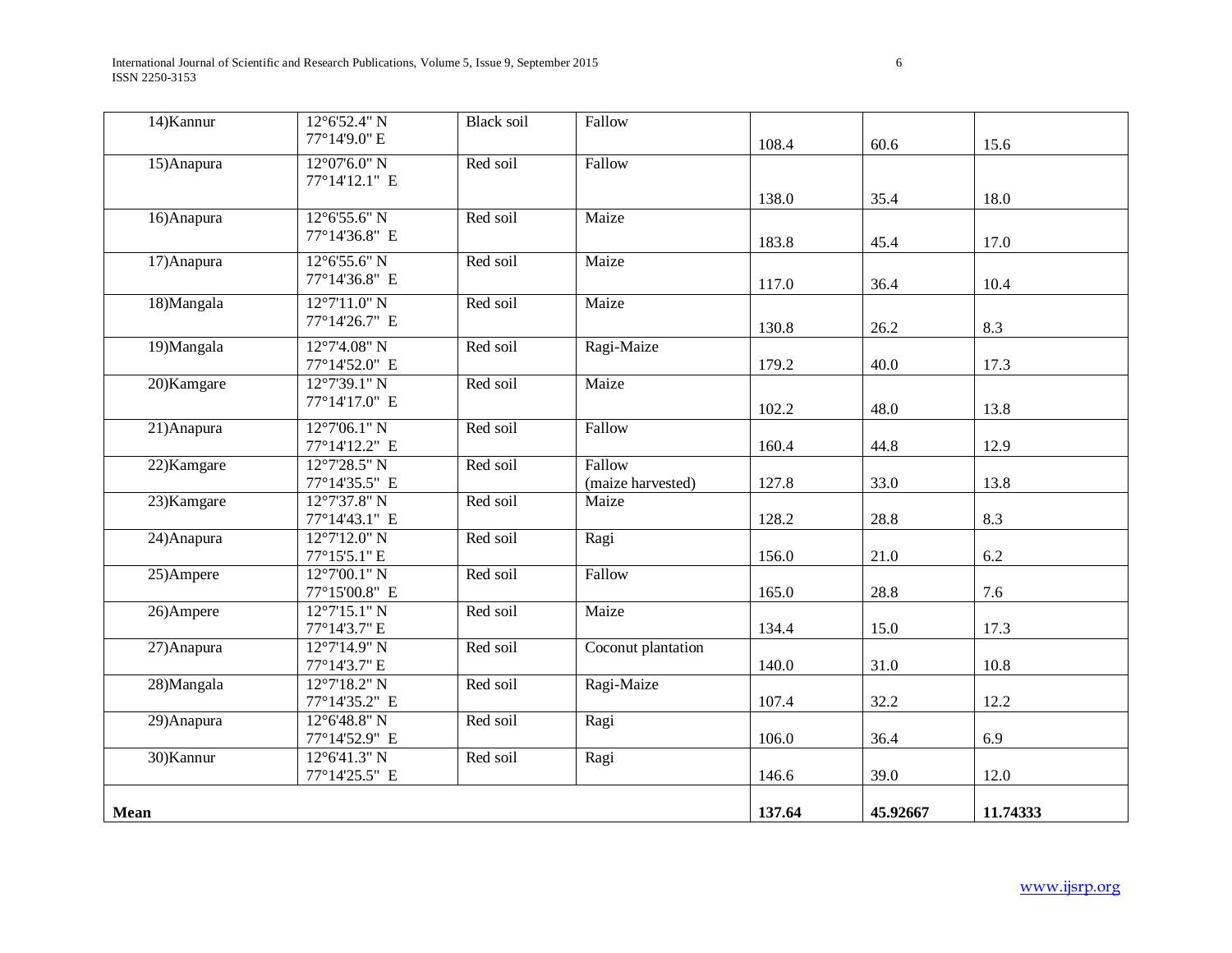| $\sim$ $\sim$<br>           | 30.35867                             | 21.389                          | 147022      |
|-----------------------------|--------------------------------------|---------------------------------|-------------|
| Max<br><b>Range</b><br>Min- | $-10^{-7}$<br>30.35<br>. .<br>-177.0 | $2-97.5$<br>71.O<br><b>14.4</b> | $0.60 - 18$ |

## **Table -3: Surface samples available Micro nutrients.**

| <b>VILLAGE</b> | <b>GPS</b><br>Reading                   | <b>SOIL TYPE</b>  | <b>CROP</b>                     | <b>AVAILABLE MICRO NUTRIENTS</b><br>(ppm) |       |       |      |  |  |
|----------------|-----------------------------------------|-------------------|---------------------------------|-------------------------------------------|-------|-------|------|--|--|
|                |                                         |                   |                                 | Cu                                        | Fe    | Mn    | Zn   |  |  |
| 1) Kannur      | 12°6'19.5" N<br>77°14'32.8" E           | Red soil          | Ragi                            | 2.34                                      | 7.56  | 11.7  | 0.04 |  |  |
| 2) Mangala     | $12^{\circ}7'0.5"$ N<br>77°15'8.6" E    | Red soil          | Ragi                            | 2.08                                      | 10.22 | 14.24 | 0.56 |  |  |
| 3) Mangala     | 12°6'52.8" N<br>77°15'7.2" E            | Red soil          | Sugar cane<br>(Harvested)       | 2.56                                      | 7.08  | 9.36  | 0.62 |  |  |
| 4) Kannur      | $12^{\circ}6'9.6''$ N<br>77°14'41.8" E  | Red soil          | Maize                           | 2.82                                      | 6.56  | 10.4  | 0.12 |  |  |
| 5) Kannur      | 12°6'20.5" N<br>77°15'11.0" E           | <b>Black soil</b> | Cotton                          | 2.00                                      | 2.76  | 5.60  | 0.04 |  |  |
| 6) Kannur      | $12^{\circ}6'36.4''$ N<br>77°14'59.9" E | <b>Black soil</b> | Bengal gram                     | $\overline{1.20}$                         | 5.10  | 5.16  | 0.82 |  |  |
| 7) Kannur      | $12^{\circ}6'9.6''$ N<br>77°14'41.8" E  | Red soil          | Maize                           | 2.88                                      | 5.82  | 9.60  | 0.56 |  |  |
| 8) Kannur      | $12^{\circ}6'7.6''$ N<br>77°14'49.9" E  | Red soil          | Maize-sunflower<br>(inter crop) | 2.96                                      | 26.18 | 8.20  | 0.48 |  |  |
| 9) Kannur      | $12^{\circ}6'15.7"$ N<br>77°14'50.6" E  | Red soil          | Maize                           | 2.70                                      | 7.34  | 8.40  | 2.14 |  |  |
| 10) Kannur     | $12^{\circ}6'23.8"$ N<br>77°14'27.4" E  | Red soil          | Fallow                          | 2.20                                      | 5.02  | 5.80  | 0.88 |  |  |
| 11) Kannur     | 12°6'38.6" N<br>77°14'10.5" E           | Black soil        | Sugar cane<br>(Harvested)       | 2.44                                      | 4.96  | 7.00  | 5.08 |  |  |
| 12) Kannur     | $12^{\circ}6'46.1''$ N<br>77°14'8.5" E  | Red soil          | Bengal gram                     | 2.70                                      | 7.5   | 7.20  | 0.22 |  |  |
| 13) Mangala    | 12°6'58.1" N<br>77°14'7.2" E            | <b>Black soil</b> | Fallow                          | 0.42                                      | 2.08  | 6.80  | 0.10 |  |  |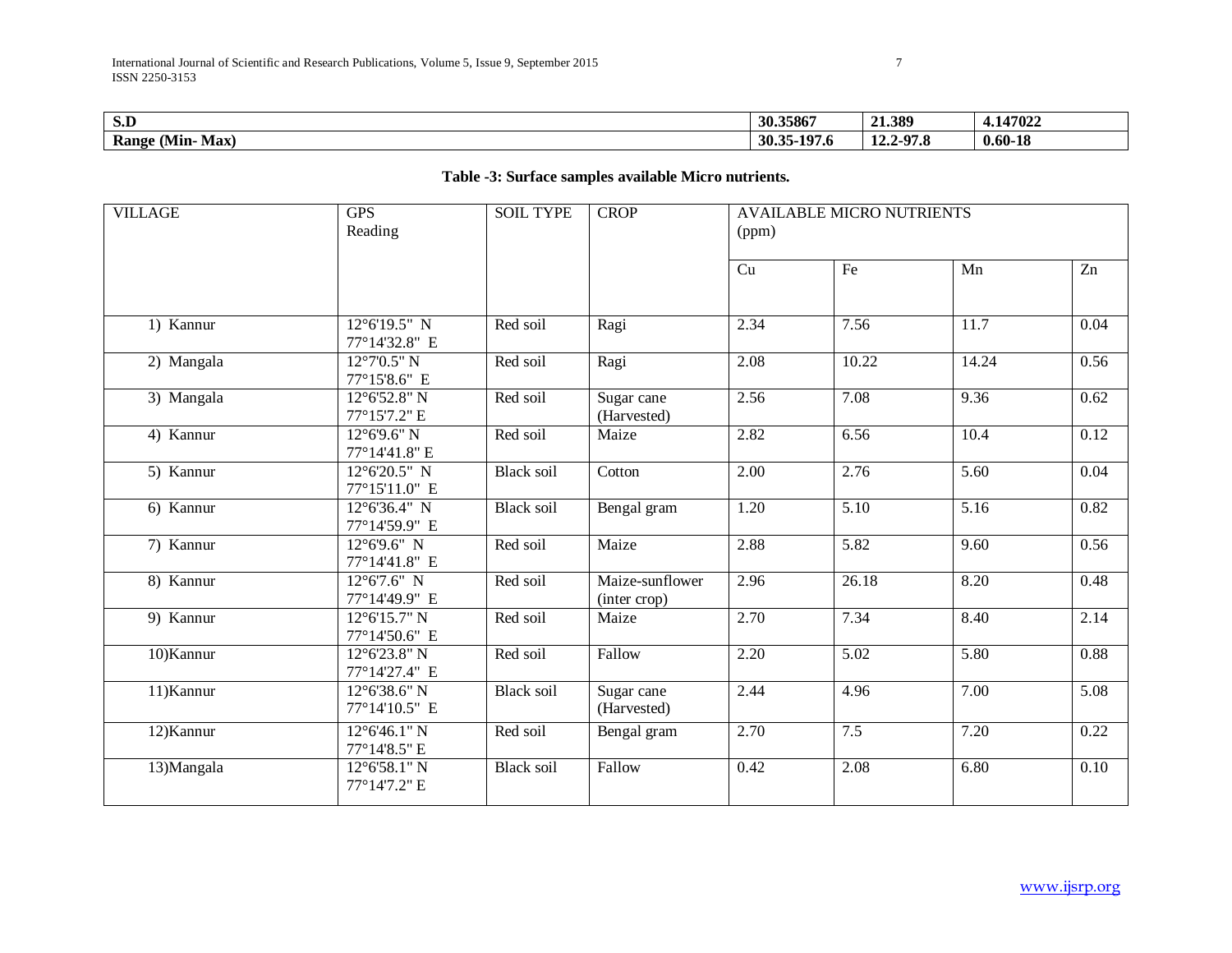International Journal of Scientific and Research Publications, Volume 5, Issue 9, September 2015 8 ISSN 2250-3153

| 14) Kannur  | $12^{\circ}6'52.4"$ N<br>77°14'9.0" E   | <b>Black soil</b> | Fallow                      | 3.12               | 13.08             | 8.60  | 0.30 |
|-------------|-----------------------------------------|-------------------|-----------------------------|--------------------|-------------------|-------|------|
| 15) Anapura | $12^{\circ}07'6.0''$ N<br>77°14'12.1" E | Red soil          | Fallow                      | 3.30               | 14.44             | 18.20 | 0.20 |
| 16) Anapura | $12^{\circ}6'55.6''$ N<br>77°14'36.8" E | Red soil          | Maize                       | 3.02               | 3.10              | 7.80  | 0.16 |
| 17) Anapura | $12^{\circ}6'55.6''$ N<br>77°14'36.8" E | Red soil          | Maize                       | 1.52               | $\overline{4.6}$  | 8.64  | 3.80 |
| 18)Mangala  | $12^{\circ}7'11.0''$ N<br>77°14'26.7" E | Red soil          | Maize                       | $\frac{1.46}{5.6}$ | $\overline{5.34}$ | 9.00  | 0.48 |
| 19) Mangala | $12^{\circ}7'4.08''$ N<br>77°14'52.0" E | Red soil          | Ragi-Maize                  | 2.84               | 5.16              | 8.60  | 0.96 |
| 20)Kamgare  | $12^{\circ}7'39.1''$ N<br>77°14'17.0" E | Red soil          | Maize                       | 1.64               | $\overline{5.60}$ | 10.5  | 0.30 |
| 21) Anapura | $12^{\circ}7'06.1''$ N<br>77°14'12.2" E | Red soil          | Fallow                      | 3.38               | 7.08              | 11.5  | 0.22 |
| 22) Kamgare | 12°7'28.5" N<br>77°14'35.5" E           | Red soil          | Fallow<br>(maize harvested) | 3.02               | 12.68             | 9.70  | 1.32 |
| 23) Kamgare | 12°7'37.8" N<br>77°14'43.1" E           | Red soil          | Maize                       | 2.76               | 6.08              | 5.70  | 0.16 |
| 24) Anapura | 12°7'12.0" N<br>77°15'5.1" E            | Red soil          | Ragi                        | 2.30               | 4.80              | 19.04 | 0.96 |
| 25)Ampere   | $12^{\circ}7'00.1''$ N<br>77°15'00.8" E | Red soil          | Fallow                      | 4.32               | 13.62             | 5.16  | 0.88 |
| 26)Ampere   | $12^{\circ}7'15.1''$ N<br>77°14'3.7" E  | Red soil          | Maize                       | 2.60               | 3.16              | 9.50  | 0.08 |
| 27) Anapura | $12^{\circ}7'14.9''$ N<br>77°14'3.7" E  | Red soil          | Coconut plantation          | 3.68               | 6.06              | 9.30  | 0.12 |
| 28)Mangala  | 12°7'18.2" N<br>77°14'35.2" E           | Red soil          | Ragi-Maize                  | 2.14               | 3.56              | 9.26  | 0.14 |
| 29) Anapura | $12^{\circ}6'48.8''$ N<br>77°14'52.9" E | Red soil          | Ragi                        | 2.90               | 3.56              | 4.96  | 0.22 |
| 30) Kannur  | $12^{\circ}6'41.3''$ N<br>77°14'25.5" E | Red soil          | Ragi                        | 3.34               | 7.52              | 10.44 | 0.24 |
| Mean        |                                         |                   |                             | 2.55               | 7.254             | 9.17  | 0.74 |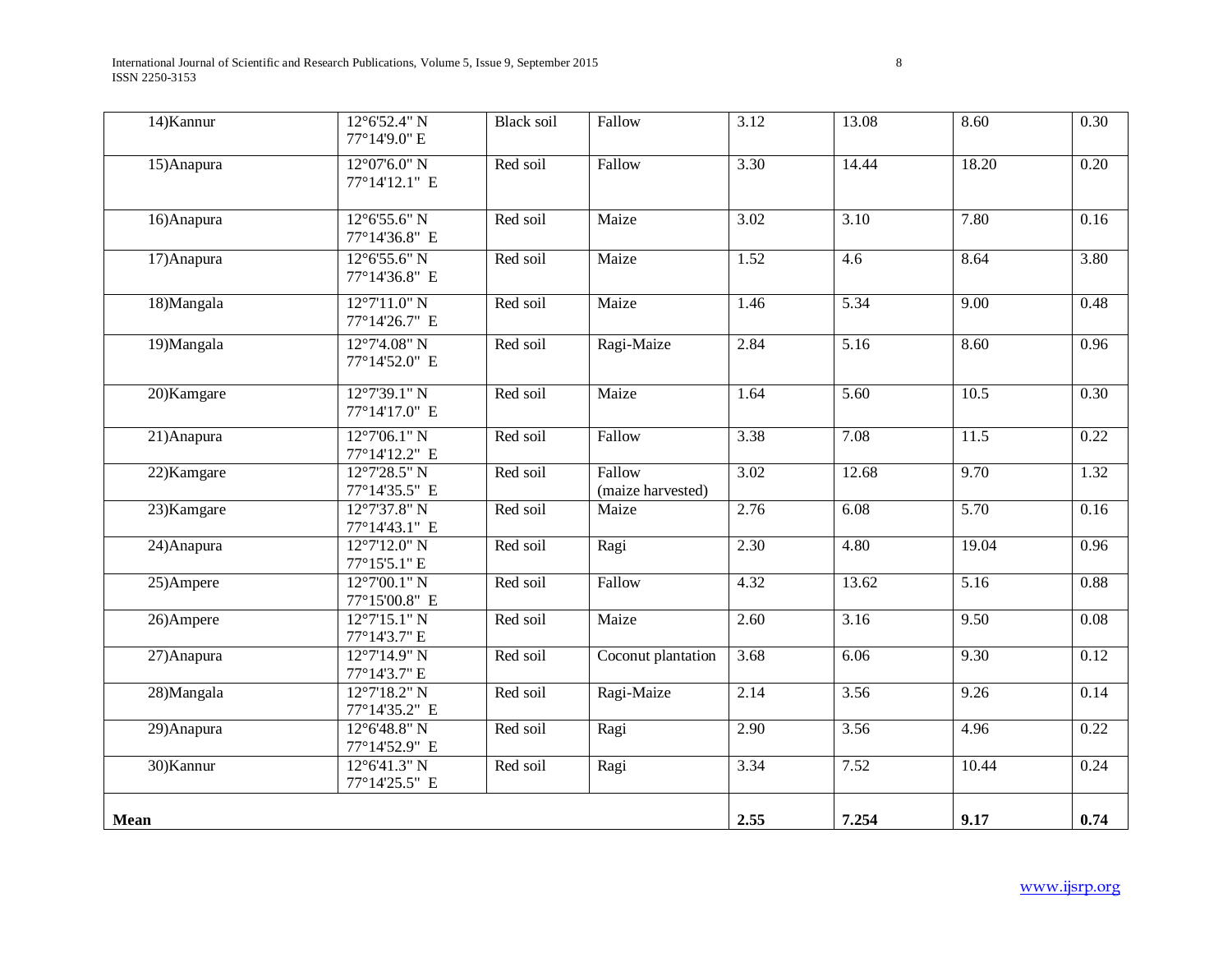| S.D                    | 0.77          | 4.74       | 3.29       | 1.09             |
|------------------------|---------------|------------|------------|------------------|
| <b>Range (Min-Max)</b> | $0.42 - 4.32$ | 2.08-26.18 | 4.96-19.04 | $0.04 -$<br>5.08 |